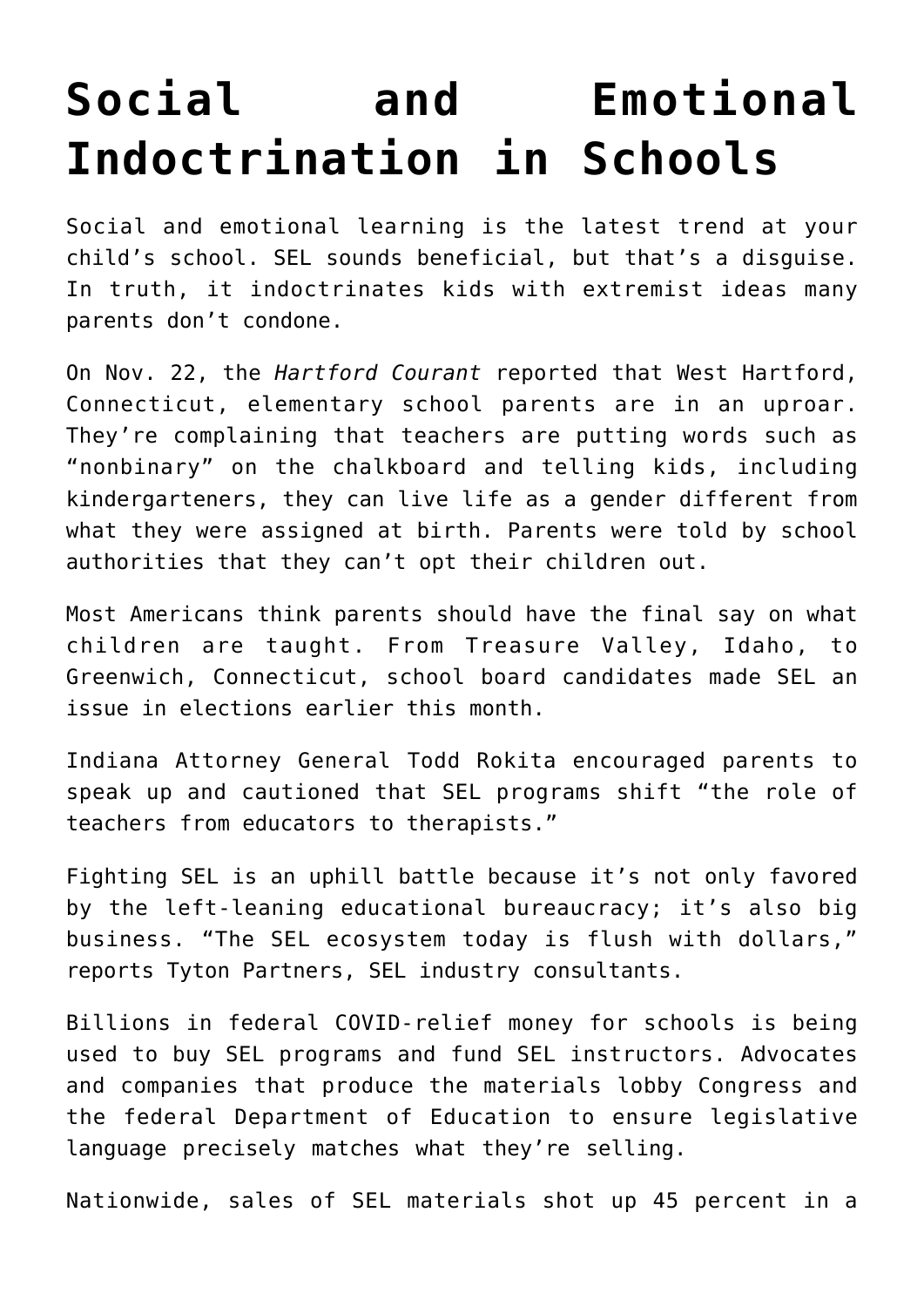year and a half to \$765 million in 2021, reports *Education Week*.

But parental opposition is also surging. Attorney General Merrick Garland asked the FBI to look into parents protesting issues like SEL at school board meetings. His son-in-law is a co-founder of Panorama Education, a company raking in millions selling SEL materials to school districts. Conflict of interest?

And what about the billions of dollars the Democrats' Build Back Better legislation allocates to child care and pre-K? Will that money pay to indoctrinate even younger minds? Likely, "yes." At least a dozen states, including New York, have already adopted SEL standards for preschool.

As for elementary schools, gender dysphoric kids make up less than 1 percent of the school population. Protect them, of course, from bullying and discrimination. They need to feel safe. But don't brainwash the rest with one-sided, repeated lessons about gender issues.

West Hartford is reported to hammer away grade after grade, starting with a kindergarten-level book about a teddy bear who knows in his heart he is a girl teddy, not a boy teddy. Then, a book about Aiden, who knows the sex he was assigned at birth is "wrong." Then, a book about choosing pronouns. And another about a girl named Jazz who changes her gender identity. Are kids reading that many books about the U.S. Constitution?

One Arkansas father objected that his fifth grader's teacher showed a video of a transgender activist's speech. Then, the teacher, wearing a "Protect Trans Lives" T shirt, invited the class to a pride celebration: "I'll be at Pride from 1-6! I hope to see you there!"

SEL was originally sold as training children to control their emotions, manage their time and make good personal decisions. Teachers have always tried to instill these life skills.